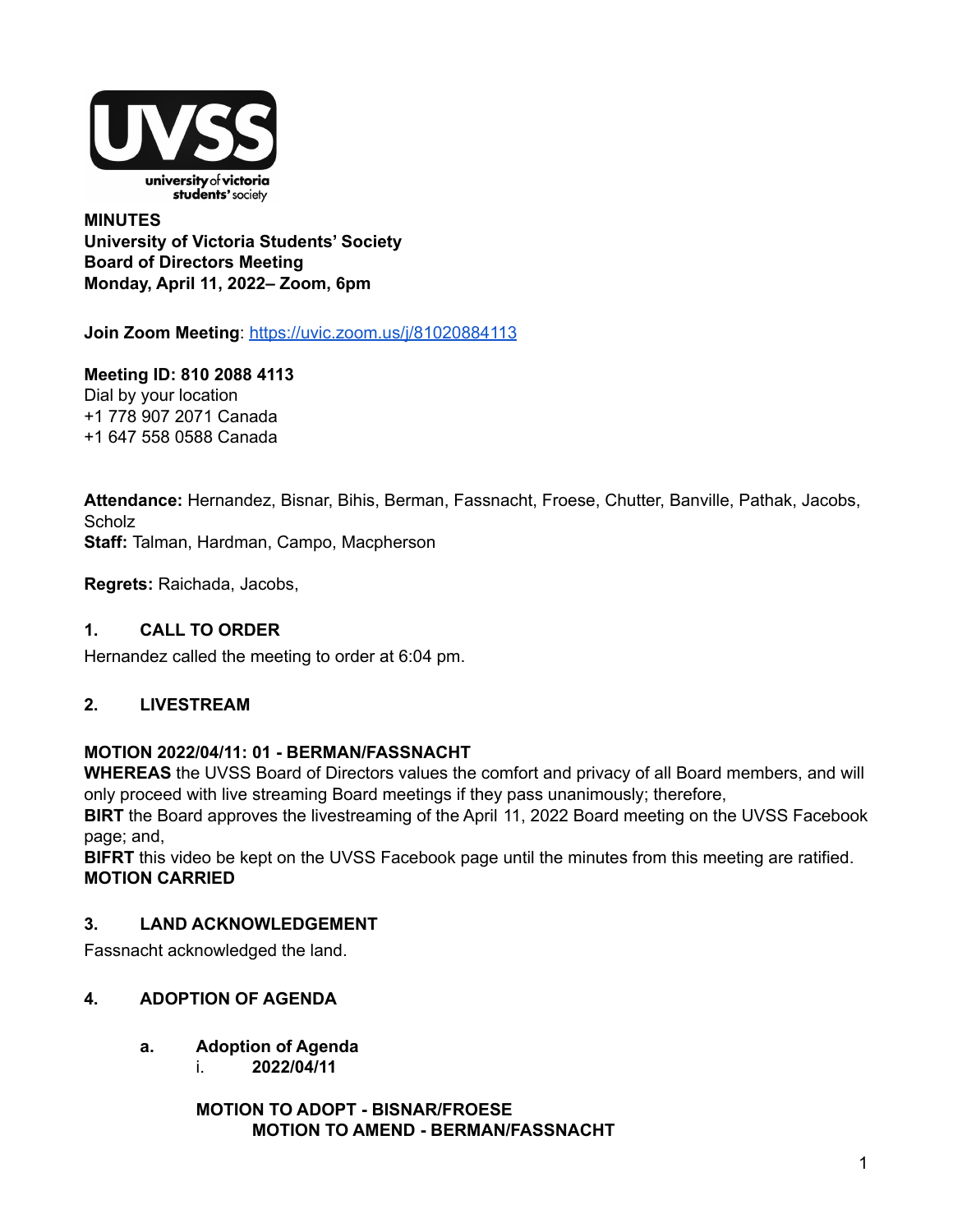To add the following director's reports: Hernandez, Raichada, Pathak, Froese **MOTION CARRIED**

#### **MOTION CARRIED**

- **b. Adoption of Minutes**
	- i. **2022/03/21**

**MOTION TO ADOPT - BISNAR/PATHAK MOTION CARRIED**

### **5. PRESENTATIONS & ANNOUNCEMENTS**

### **a. PRESENTATIONS**

● Alannah James, Chief Electoral Officer - Spring 2022 elections to the UVSS Board of Directors and referendum report

### **b. ANNOUNCEMENTS**

### **6. REPORTS**

### **a. EXCLUDED MANAGERS**

### **b. PORTFOLIOS**

- 1. Campaigns and Community Relations
- 2. Finance and Operations
- 3. Outreach and University Relations
- 4. Student Affairs
- 5. Events
- 6. International Student Relations

### **COMMITTEES AND COUNCILS**

- 1. Electoral
- 2. Executive Committee
- 3. Food Bank & Free Store
- 4. Peer Support Centre

### **CONSTITUENCY ORGANIZATIONS & NSU**

- 1. GEM
- 2. NSU
- 3. Pride
- 4. SOCC
- 5. SSD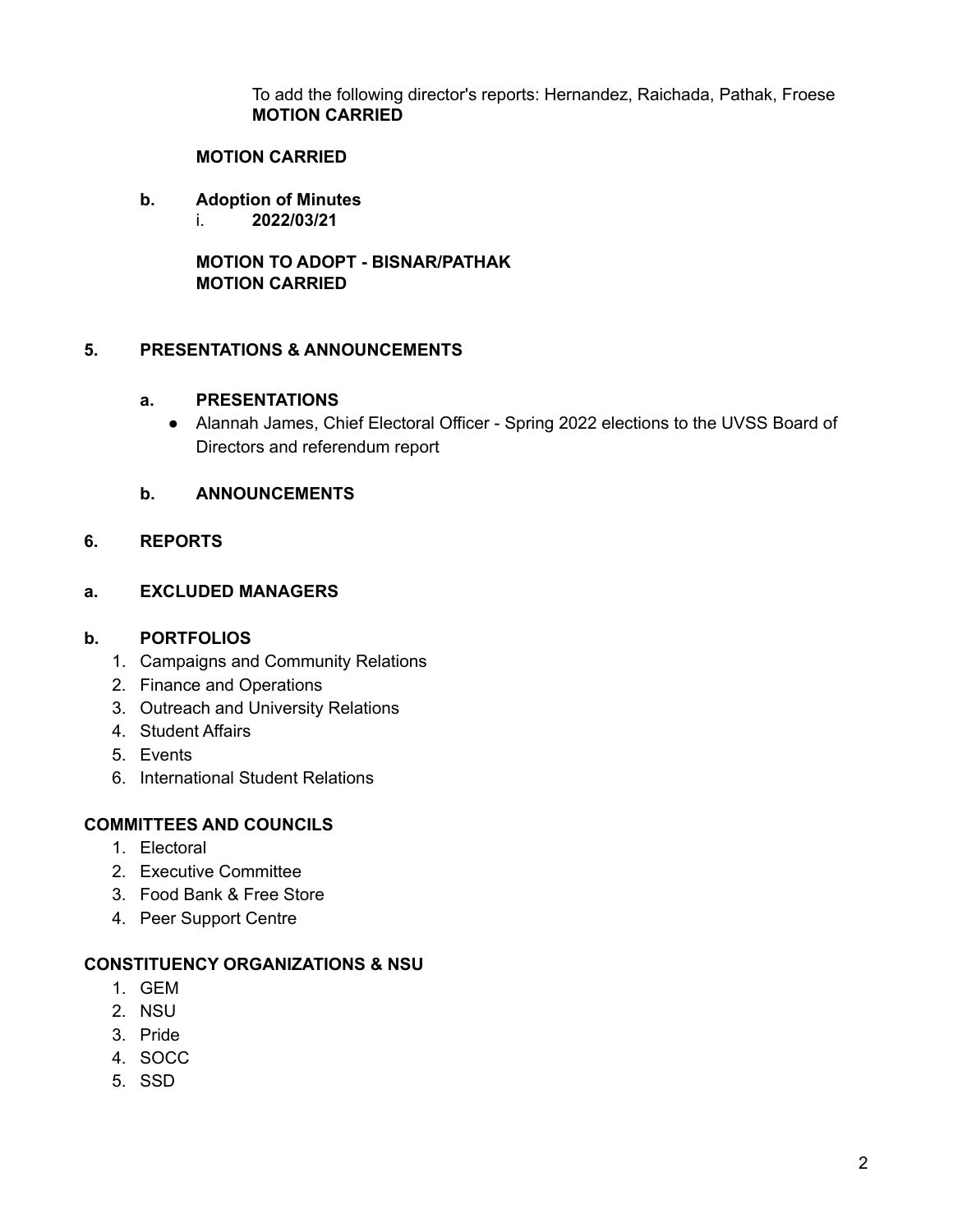## **7. QUESTION PERIOD (15 mins)**

### **8. EMAIL MOTIONS**

#### **MOTION 2022/03/30 - HERNANDEZ/BISNAR**

**WHEREAS** the UVSS has observed a rise in the frequency, visibility, and impact of hateful incidents since the pandemic; and,

**WHEREAS** the values of Social Justice and Decolonization have guided the organization in documenting and confronting anti-asian discrimination, ableism, transantagonism and transphobia on the University of Victoria campus; therefore,

**BIRT** the UVSS submit this [report](https://docs.google.com/document/d/17znz3rYZZzj2EEeKFix6V9bqEYaeXwV4dUz5x70eKw0/edit) to the BC Office of the Human Rights Commissioner's [Inquiry](https://hateinquiry.bchumanrights.ca/make-submissions/) into [Hate](https://hateinquiry.bchumanrights.ca/make-submissions/) in the pandemic; and,

**BIFRT** the UVSS also share these findings with university administration.

#### **MOTION CARRIED**

In favour: Chutter, Muir, Pathak, Scholz, Bihis, Froese, Fassnacht, Bisnar, Jacobs, Berman, Hernandez, **Taylor** 

**BANVILLE** would like to note her comments in the minutes: "This email motion overruled the ability to have a discussion amongst the board, and Kit's suggestions of including two suggestions related to disability and Indigenous sovereignty issues were ignored. She takes issue with the fact that these suggestions were deleted from the shared doc without discussion and observes that this is a chronic problem with UVSS failing to involve its board, usually citing time restrictions as the reason."

### **9. MAIN MOTIONS**

### **MOTION 2022/04/11: 02 - BERMAN/FROESE**

**BIRT** the Electoral Office Spring 2022 Electoral Report [\(Appendix](https://uvss.ca/wp-content/uploads/2022/04/Electoral-Report-Spring-2022.pdf) A) on the conduct and results of the Spring 2022 elections to the UVSS Board of Directors and referendum is ratified. **MOTION CARRIED**

### **MOTION 2022/04/11: 03 - FROESE/BERMAN**

**BIRT** the Board of Directors approve [Electoral](https://docs.google.com/document/d/1C5jKzch2-r7te-tzpfenty5uFEPWa4jec0YOlInNDsw/edit) Policy changes recommended by the Electoral Office in the Spring 2022 Electoral Report. **MOTION CARRIED**

**RECOMMENDED BY FINANCE & OPERATIONS COMMITTEE MOTION 2022/04/11: 04 - PATHAK/BERMAN**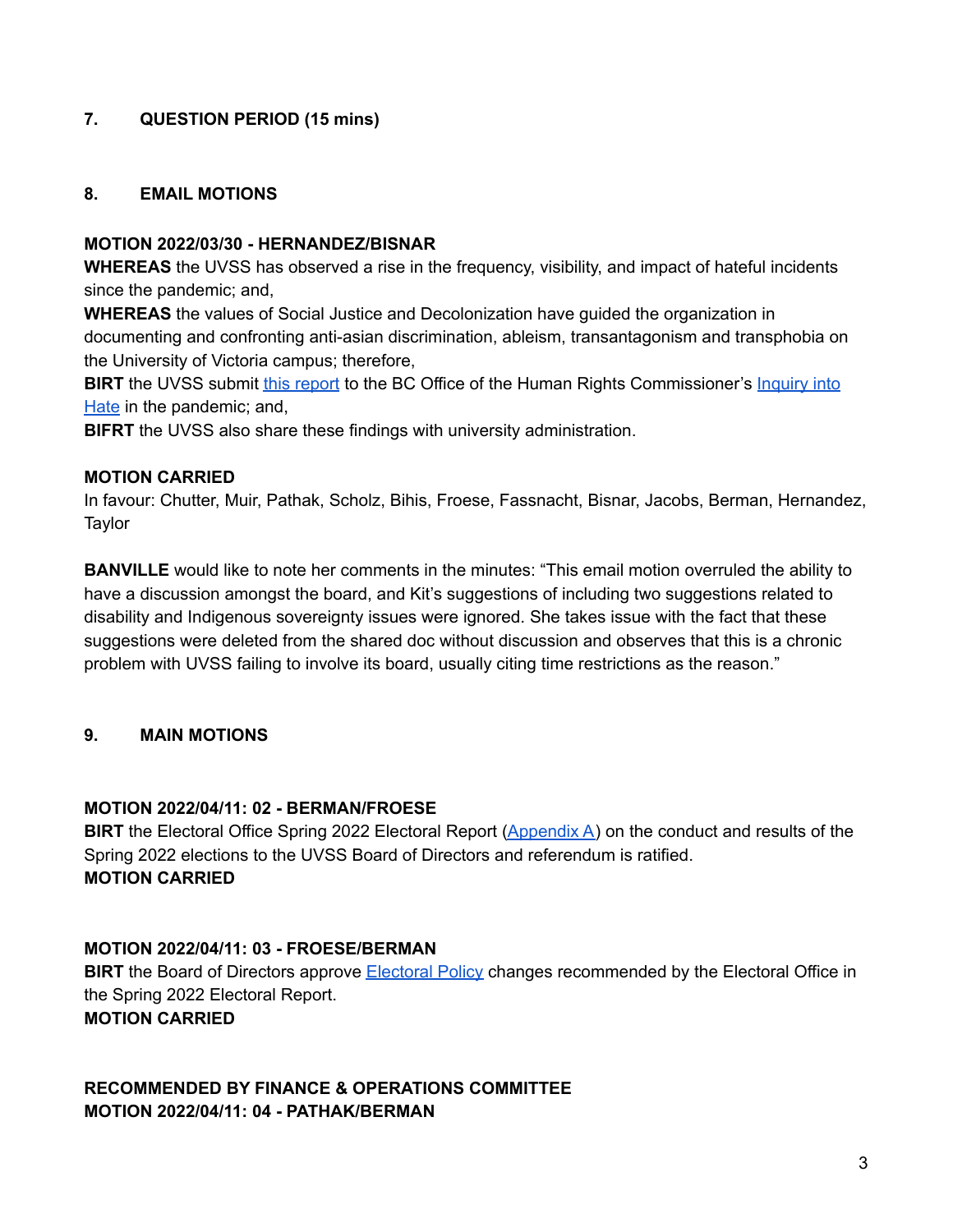**WHEREAS** Felicita's old patio furniture was failing and we were needing to replace broken chairs and tables this summer. The patio is also currently getting a makeover and will be increasing in size would be an ideal time to replace it all at the same time; therefore,

**BIRT** the Board of Directors approve spending up to \$40,000 from the Major Capital Fund for the purchase of new tables and chairs for the pub.

# **MOTION CARRIED**

# **MOTION TO MOVE IN CAMERA - BISNAR/FASSNACHT**

The meeting moved in-camera at 6:51 pm. **MOTION CARRIED**

## **10. IN-CAMERA**

- **a. Legal**
- **b. Personnel Committee Report**

# **MOTION 2022/04/11: 05 - PATHAK/JACOBS**

**WHEREAS** the UVSS Extended Health and Dental plan usage has increased significantly since the onset of the COVID-19 pandemic; and,

**WHEREAS** the last increase to the fee was made in 2018 which creates an unsustainable financial situation for the Health and Dental Reserve Fund; and,

**WHEREAS** Studentcare recommends that we increase the fees by 5%, which is the maximum amount that is allowed according to UVSS' Board of Directors Policy and Bylaws; therefore,

**BIRT** that the Board pass a 5% increase to the Enhanced Dental and Health Fees for the year 2022-2023 academic year; and,

**BIFRT** the Health and Dental coverage remove the requirement of doctors' note for massage therapy, and increase the psychology coverage from \$700 to \$800.

## **MOTION CARRIED**

## **MOTION TO MOVE OUT OF CAMERA - BISNAR/BERMAN**

The meeting moved out of camera at 7:37pm **MOTION CARRIED**

## **11. MEETING TIMES**

**The next meeting scheduled by the Board of Directors is: Monday, April 25th, 2022** on Zoom (online).

## **12. ADJOURNMENT**

## **13. BOARD DIRECTORS' REPORTS**

# **Deborah Berman (27.0 hours)**

- Campaigns:
	- Emails (3.75 hours)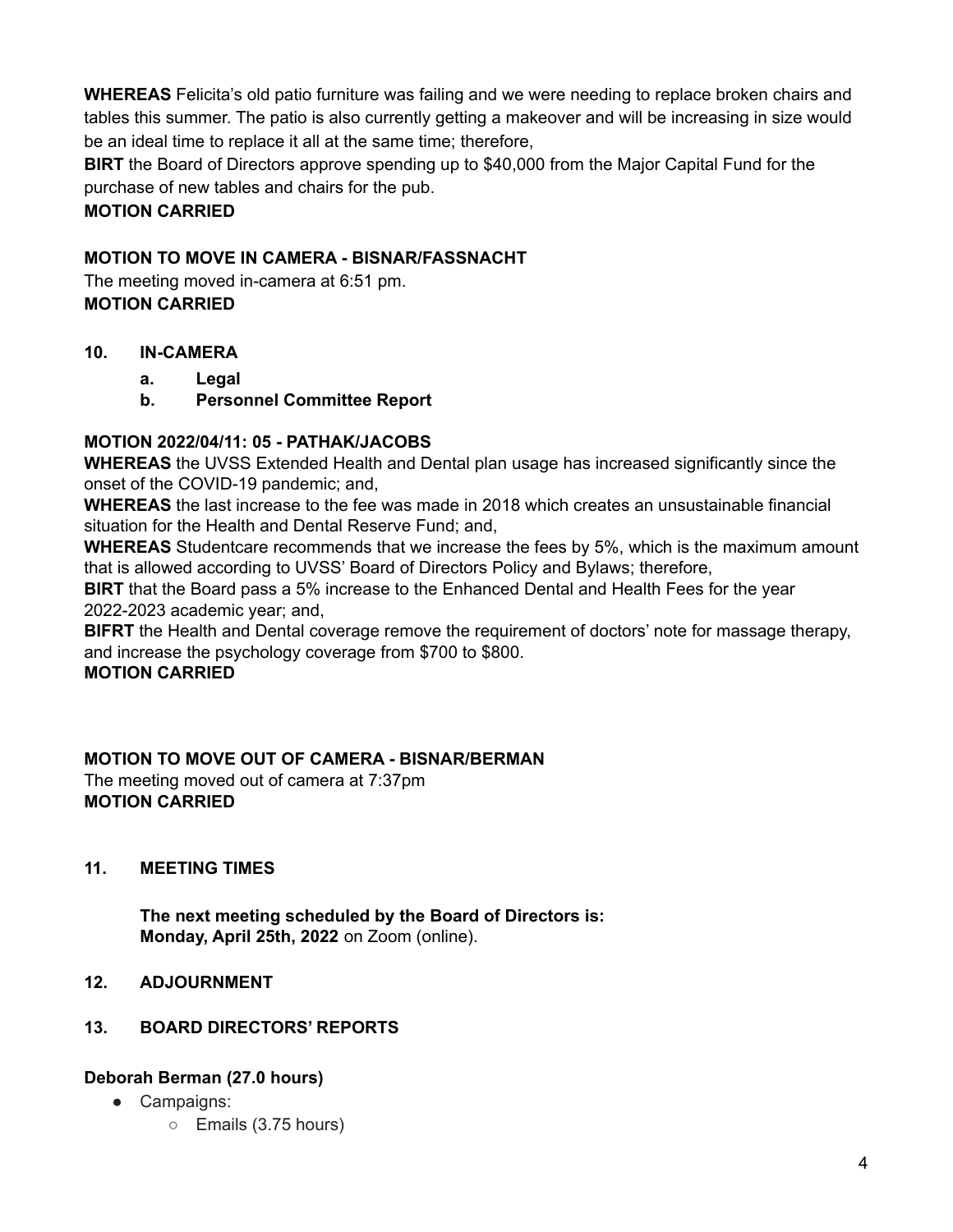- Admin (2.25 hours)
- Correspondence (1.5 hours)
- $\circ$  LGC (2.0 hours)
- Portfolio Meeting (0.75 hours)
- Access4All Meeting (1.0 hours)
- Policy Review (2.0 hours)
- $\circ$  JF & DB (2.0 hours)
- On-boarding Prep (1.5 hours)
- Campaigns Committee (0.75 hours)
- Board:
	- Member Outreach Committee (1.25 hours)
	- Events Committee (1.0 hours)
	- Executive Committee (2.25 hours)
	- Personnel Committee (0.5 hours)
	- Leads Committee (2.0 hours)
	- Meetings (1.0 hours)
	- SCARTA (0.5 hours)
	- Board Orientation Meeting (1.0 hours)

## **Joshua Fassnacht -- Campaigns and Community Relations (35.5 hours)**

- C&CR Portfolio **(7 hours)**
	- JF+DB Portfolio Chat (1.5 hour)
	- Campaigns Planning (2 hour)
	- Leads Meeting (1 hour)
	- Exec Meeting (1 hour)
	- Emails/Admin (1.5 hours)
- ISR **(6 hours)**
	- Emails/Admin (2 hours)
	- $O$  JF+GC (1 hour)
	- $O$  JF+AC (1 hour)
	- Student 1x1s (1 hour)
	- Bursary Fundraiser Planning (1 hour)
- Board Meetings **(1 hour)**
- Cheque Signing **(1 hour)**
- Elections Tabling **(1 hours)**
- **●** Events Comm **(1 hour)**
- C&CR Portfolio **(8 hours)**
	- $O$  JF+DB (1.5 hour)
	- JF+DB+HC+KG (1 hour)
	- Campaigns Planning (1 hour)
	- Committee Planning (1 hour)
	- Leads Meeting (1 hour)
	- Exec Meeting (1 hour)
	- Emails/Admin (1.5 hours)
- ISR **(5 hours)**
	- Emails/Admin (2 hours)
	- Student 1x1s (1 hour)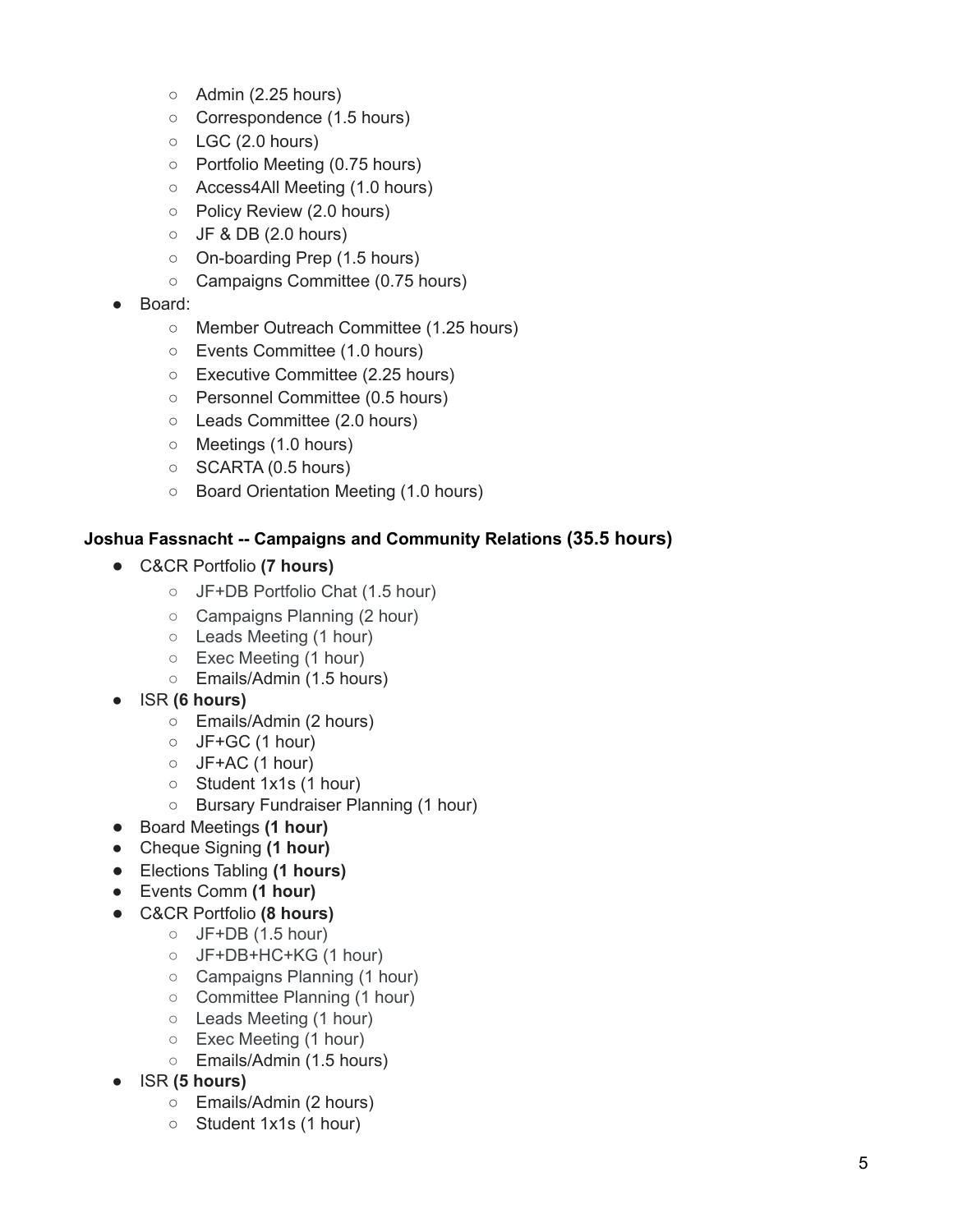- Bursary Fundraiser Planning (1 hour)
- ISR Portfolio Planning (1 hour)
- Trans Advocacy & Support Meeting **(1 hour)**
- De-escalation Webinar **(3.5 hours)**
- PSC Committee **(1 hour)**

### **Mariel Hernández Board Report (105 Total Hours)**

- Student Affairs
- Onboarding: Edit Training Manual, connect with incoming leads
- Data: Update Signing Authorities. Update list of Clubs and Course Unions on website
- Accounting: Process cheque requisitions. Sign cheques. Follow up on donations.
- Support Advocacy and Affiliated Groups
- Affiliated group policy meeting April 6
- Internal Meetings (Exec, Leads, Events, Member Outreach, Campaigns). External Meetings OSL March 21
- Personnel support
- Electoral
- Review policy and suggest changes.
- Draft training manual
- Elections Tabling March 23, 24

### **Dhruvi Raichada (67 hours)**

- Signing authorities
- Committee meetings
- Executive meetings
- Lead meetings
- Puppy time
- Easter shuttle bus
- Leads meetings
- Check emails, messages and teams
- Hiring committee
- Personnel committee
- SSD self care packages & week
- International food fair

### **Siddharth Pathak ( 97 hours)**

- Excluded Meetings
- Exec Committee
- Leads Meetings
- Personnel Committee
- Studentcare Project
- FinOps Committee
- External Communications
- Board Meeting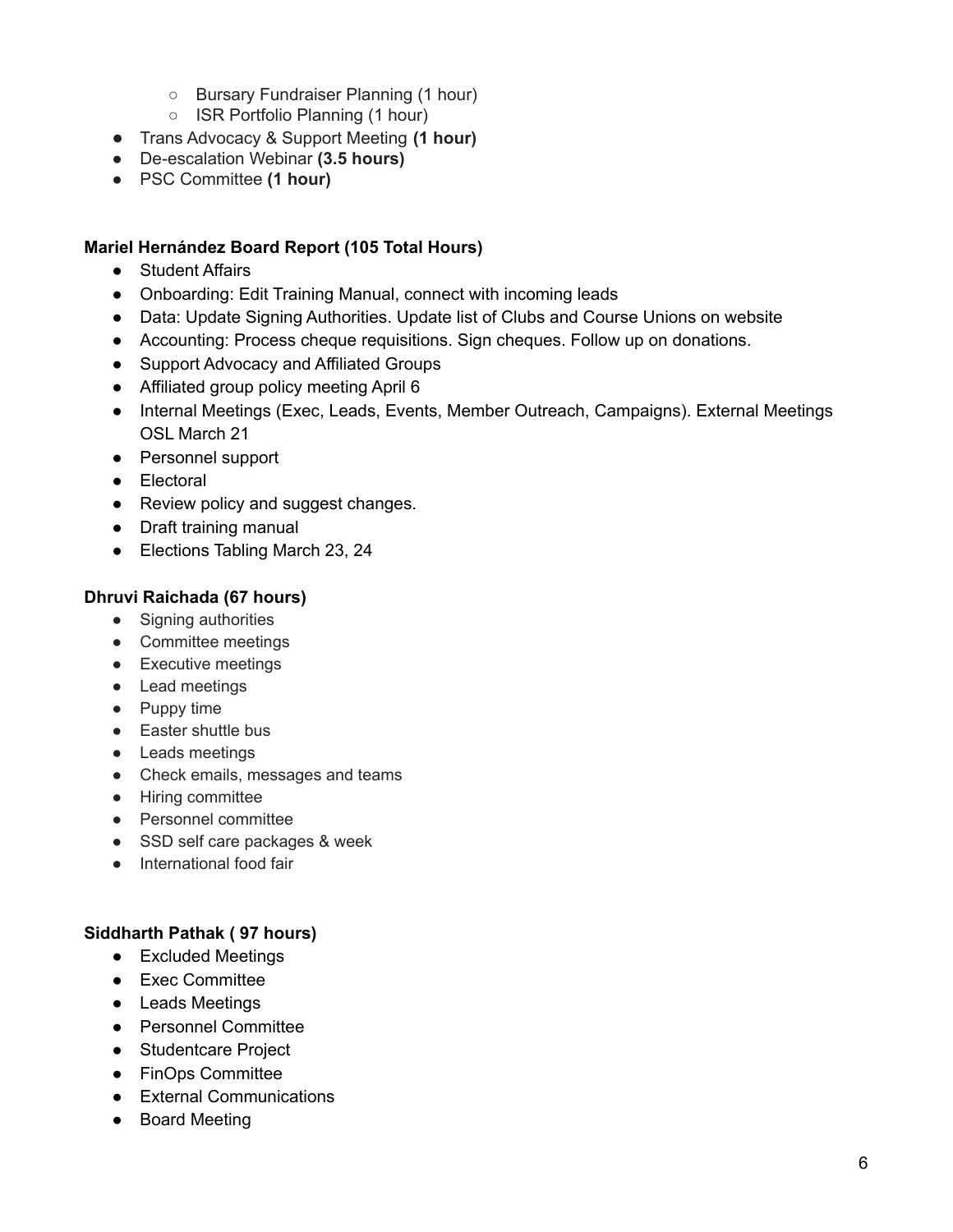- Policy Work
- Cheque Signing

# **Nigel Bisnar (2 hours)**

- Finance and Operations Committee (1hr)
- Member Outreach Committee (1hr)

## **Hailey Chutter (1 hour)**

- Campaigns Touch Base Meeting and prep (40 min)
- Emails/communication (20 min)

## **Kit Banville (4.5 hours)**

- Member outreach 30 min
- Board meeting 2 hours
- March 25
- $\bullet$  food bank 2 hours

## **Rowan H. Froese (March 8th-April 10) - 10 hrs**

- Foodbank Volunteer Shift 2.5 hrs
- FRAC Meeting and Prep 3 hrs
- Tabling 1 hr
- FinOps 1 hr
- Personnel meeting 0.5 hr
- UpCourse/UVSS contract draft 1.5 hrs
- Board Communications 0.5 hr

# **Kai Muir (6.5 hours)**

- GEM SAGM 2 hrs
- ARC 1 hr
- Trans advocacy meeting 1 hr
- Budgeting 2 hrs
- Emails 5 hrs

# **Ashley Bihis (2 hours)**

- $\bullet$  ARC meeting (1)
- $\bullet$  Emails (1)

# **Delicia Jacobs (70 hours)**

- Continuing to organize and respond to student emails (reading policy, past minutes, agendas, key documents etc.)
- Reaching out to key partners and committees (including setting up committee meetings via polls and sending out agendas and documents for review)
- Sorting and responding to emails.
- Committees such as MO and OAC.
- Meeting with university leaders and or setting up meetings.